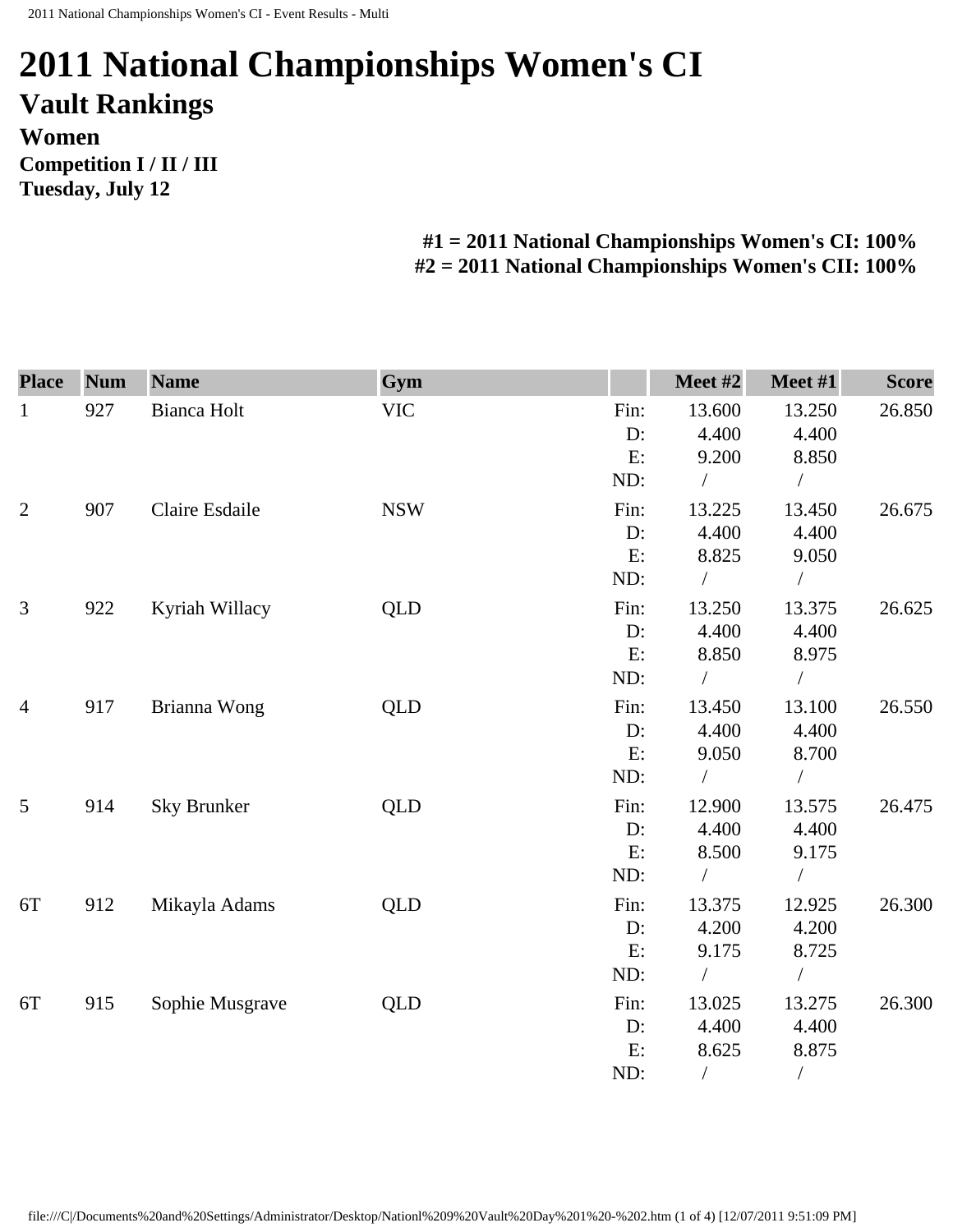2011 National Championships Women's CI - Event Results - Multi

| $8\phantom{1}$ | 906 | <b>Keily Dober</b>    | <b>NSW</b> | Fin:<br>D:<br>E:<br>ND:    | 13.050<br>4.400<br>8.650<br>$\sqrt{2}$ | 13.150<br>4.400<br>8.750<br>$\sqrt{2}$     | 26.200 |
|----------------|-----|-----------------------|------------|----------------------------|----------------------------------------|--------------------------------------------|--------|
| 9              | 926 | <b>Emily Cavell</b>   | <b>VIC</b> | Fin:<br>D:<br>E:<br>ND:    | 12.800<br>4.200<br>8.600               | 12.950<br>4.200<br>8.750<br>$\overline{ }$ | 25.750 |
| 10             | 925 | Christine Bonfadini   | <b>VIC</b> | Fin:<br>D:<br>E:<br>ND:    | 12.700<br>4.600<br>8.100<br>$\sqrt{2}$ | 13.025<br>4.600<br>8.425<br>$\sqrt{2}$     | 25.725 |
| 11             | 929 | Isobel Looker         | <b>VIC</b> | Fin:<br>D:<br>E:<br>ND:    | 12.700<br>4.000<br>8.700               | 12.825<br>4.000<br>8.825                   | 25.525 |
| 12             | 909 | Jacqueline Rosenzweig | <b>NSW</b> | Fin:<br>D:<br>E:<br>ND:    | 12.675<br>4.200<br>8.475<br>$\sqrt{2}$ | 12.775<br>4.600<br>8.175<br>$\sqrt{2}$     | 25.450 |
| 13             | 931 | Nicole Quine          | <b>VIC</b> | Fin:<br>D:<br>E:<br>ND:    | 12.750<br>4.200<br>8.550               | 12.650<br>4.200<br>8.450                   | 25.400 |
| 14             | 916 | Jessica Wigglesworth  | <b>QLD</b> | Fin:<br>D:<br>E:<br>ND:    | 12.650<br>4.200<br>8.450               | 12.600<br>4.200<br>8.400                   | 25.250 |
| 15             | 930 | <b>Janey Nestadt</b>  | <b>VIC</b> | Fin:<br>D:<br>E:<br>ND:    | 12.450<br>4.200<br>8.250<br>$\sqrt{2}$ | 12.725<br>4.600<br>8.125<br>$\sqrt{2}$     | 25.175 |
| 16             | 910 | Hannah Yarwood        | <b>NSW</b> | Fin:<br>$D$ :<br>E:<br>ND: | 12.450<br>4.200<br>8.250               | 12.600<br>4.200<br>8.400                   | 25.050 |
| 17             | 911 | <b>Riley Cross</b>    | <b>NSW</b> | Fin:<br>D:<br>E:<br>ND:    | 12.425<br>4.400<br>8.025<br>$\sqrt{2}$ | 12.550<br>4.400<br>8.150<br>$\sqrt{2}$     | 24.975 |
| 18T            | 924 | Keely Tyler-Dowd      | <b>SA</b>  | Fin:<br>$D$ :<br>E:<br>ND: | 12.300<br>4.200<br>8.100               | 12.650<br>4.200<br>8.450                   | 24.950 |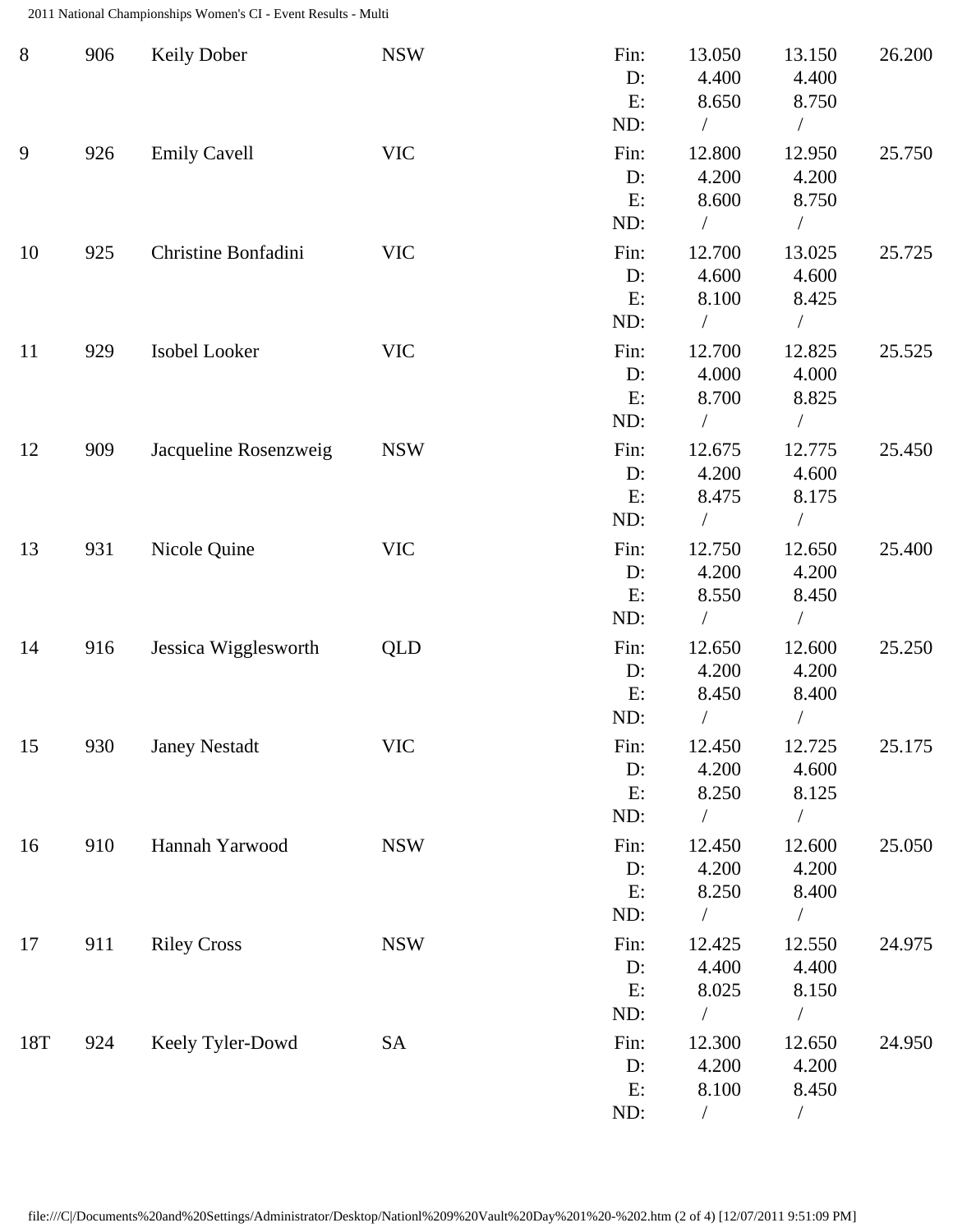2011 National Championships Women's CI - Event Results - Multi

| 18T | 902 | Gemma Fallon                | <b>ACT</b> | Fin:<br>D:<br>E:<br>ND:    | 12.750<br>4.200<br>8.550<br>$\sqrt{2}$    | 12.200<br>4.200<br>8.000<br>$\sqrt{2}$     | 24.950 |
|-----|-----|-----------------------------|------------|----------------------------|-------------------------------------------|--------------------------------------------|--------|
| 20  | 913 | Abbie Benstead              | QLD        | Fin:<br>$D$ :<br>E:<br>ND: | 12.500<br>4.200<br>8.300                  | 12.250<br>4.200<br>8.050                   | 24.750 |
| 21  | 903 | Kenyah Lawler               | <b>ACT</b> | Fin:<br>$D$ :<br>E:<br>ND: | 12.450<br>4.200<br>8.250<br>$\frac{1}{2}$ | 12.275<br>4.200<br>8.075<br>$\overline{1}$ | 24.725 |
| 22  | 934 | <b>Madelaine Jones</b>      | <b>WA</b>  | Fin:<br>D:<br>E:<br>ND:    | 12.175<br>4.200<br>7.975<br>$\sqrt{2}$    | 12.425<br>4.200<br>8.225<br>$\sqrt{2}$     | 24.600 |
| 23  | 933 | Olivia Brown                | <b>WA</b>  | Fin:<br>$D$ :<br>E:<br>ND: | 11.475<br>4.200<br>7.275<br>$\sqrt{2}$    | 13.050<br>4.200<br>8.850<br>$\sqrt{2}$     | 24.525 |
| 24  | 904 | <b>Bianka Rose</b>          | <b>ACT</b> | Fin:<br>D:<br>E:<br>ND:    | 12.175<br>4.200<br>7.975<br>$\sqrt{2}$    | 12.275<br>4.200<br>8.075<br>$\sqrt{2}$     | 24.450 |
| 25T | 923 | Alexa Mondello              | SA         | Fin:<br>$D$ :<br>E:<br>ND: | 11.950<br>4.000<br>7.950<br>T             | 12.300<br>4.000<br>8.300                   | 24.250 |
| 25T | 901 | Kirstie Dabrowski           | <b>ACT</b> | Fin:<br>D:<br>E:<br>ND:    | 12.100<br>4.200<br>7.900<br>$\frac{1}{2}$ | 12.150<br>4.200<br>7.950<br>$\sqrt{2}$     | 24.250 |
| 27  | 905 | <b>Breeanna Carter</b>      | <b>NSW</b> | Fin:<br>$D$ :<br>E:<br>ND: | 11.725<br>4.200<br>7.525<br>$\frac{1}{2}$ | 12.100<br>4.200<br>7.900<br>$\sqrt{2}$     | 23.825 |
| 28  | 932 | Rhiannon Campbell           | <b>VIC</b> | Fin:<br>D:<br>E:<br>ND:    | 11.225<br>2.400<br>8.825<br>$\frac{1}{2}$ | 11.150<br>2.400<br>8.750<br>$\overline{1}$ | 22.375 |
| 29  | 919 | <b>Stephanie Derrington</b> | <b>QLD</b> | Fin:<br>D:<br>E:<br>ND:    | 0.000<br>0.000<br>0.000<br>$\sqrt{2}$     | 11.775<br>4.200<br>7.575<br>$\sqrt{2}$     | 11.775 |